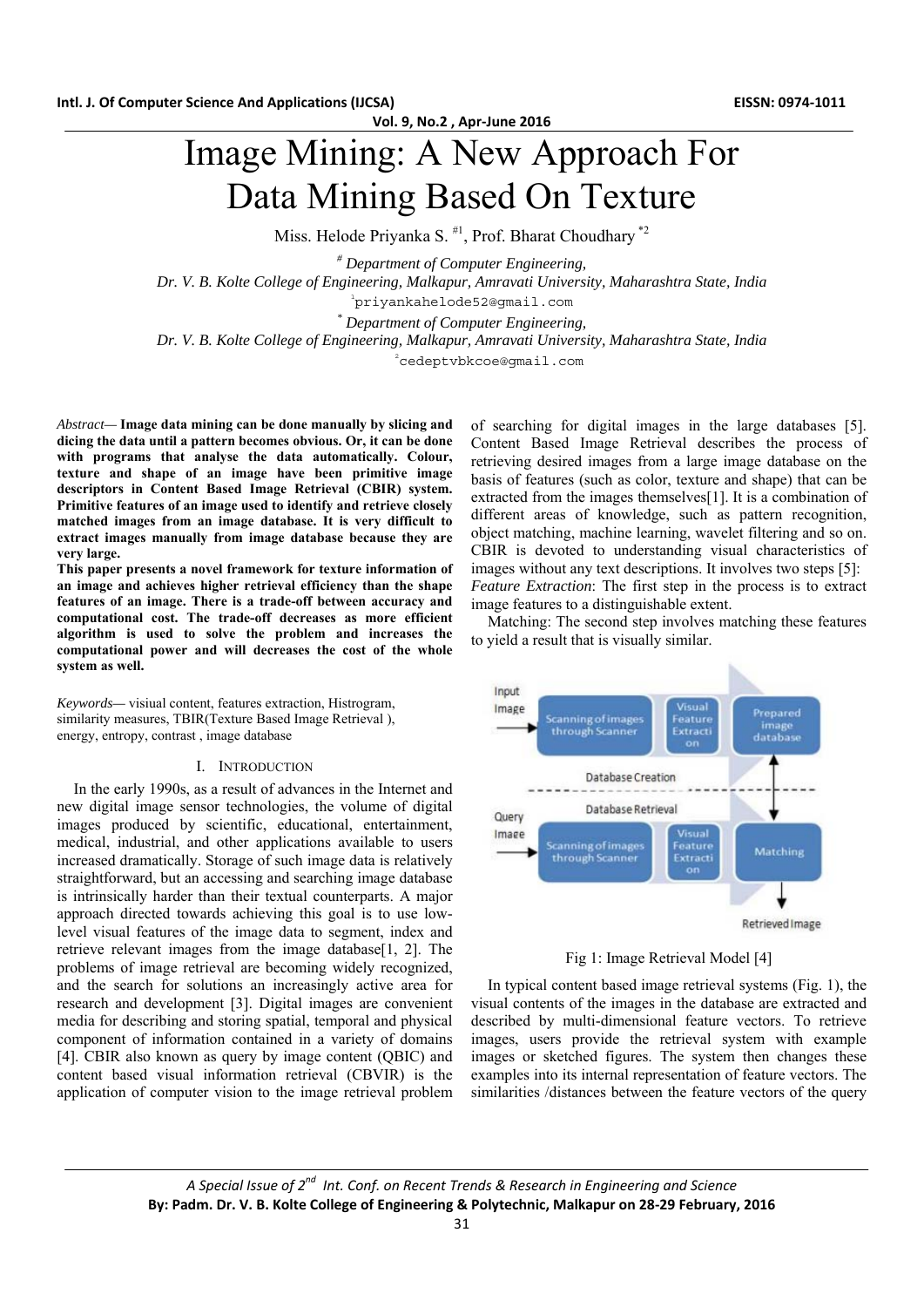**Intl. J. Of Computer Science And Applications (IJCSA) EISSN: 0974‐1011**

example or sketch and those of the images in the database are then calculated and retrieval is performed with the aid of an indexing scheme. The indexing scheme provides an efficient way to search for the image database. Recent retrieval systems have incorporated users' relevance feedback to modify the retrieval process in order to generate perceptually and semantically more meaningful retrieval results.

## II. TEXTURE FEATURES

Texture is that instinctive property of all surfaces that defines visual patterns, each having characteristics of homogeneity. It contains essential information about the structural collection of the surface, such as; bricks, fabric, flowers, floor etc. It also defines the relationship of the surface to the surroundings [6]. It is a feature that describes the unique physical composition of a surface. Texture properties include: Coarseness, Contrast, Directionality, Line-likeness, Regularity, Roughness, Entropy, Energy, Contrast Texture is one of the most important defining features of an image. It is characterized by the spatial distribution of gray levels in a neighbourhood [7]. In order to capture the spatial dependence of gray-level values, which contribute to the perception of texture, a two-dimensional dependence texture analysis matrix is taken into consideration. A variety of techniques has been used for measuring texture similarity; the best-established rely on comparing values of what are known as second-order statistics calculated from query and stored images. Essentially, these calculate the relative brightness of selected pairs of pixels from each image. From these it is possible to calculate measures of image texture such as the degree of contrast, coarseness, directionality and regularity or periodicity, directionality and randomness. Alternative methods of texture analysis for retrieval include the use of Gabor filters and fractals. A recent extension of the technique is the texture thesaurus developed by Ma and Manju, which retrieves textured regions in images on the basis of similarity to automatically-derived code-words representing important classes of texture within the collection. [8]

## *Methods of Representation*

There are three principal approaches used to describe texture; statistical, structural and spectral…

Statistical techniques characterize textures using the statistical properties of the grey levels of the points/pixels comprising a surface image..

Structural techniques characterize textures as being composed of simple primitive structures called "texels" (or texture elements). These are arranged regularly on a surface according to some surface arrangement rules.

Spectral techniques are based on properties of the Fourier spectrum and describe global periodicity of the grey levels of a surface by identifying high-energy peaks in the Fourier spectrum [8].

For optimum classification purposes, what concern us are the statistical techniques of characterization. This is because it is these techniques that result in computing texture properties.

The most popular statistical representations of texture are:

• Co-occurrence Matrix

• Tamura Texture

• Wavelet Transform

Haralick proposed the following texture features [7]: Angular Second Moment ,Contrast ,Correlation, Variance Inverse Second Differential, Moment, Sum Average, Sum Variance, Sum Entropy, Entropy.

By observing psychological studies in the human visual perception, Tamura explored the texture representation using computational approximations to the three main texture features of: coarseness, contrast, and directionality [2, 12]. Each of these texture features are approximately computed using algorithms…

• Coarseness is the measure of granularity of an image [8], or average size of regions that have the same intensity [9].

• Contrast is the measure of vividness of the texture pattern. Therefore, the bigger the blocks that make up the image, the higher the contrast. It is affected by the use of varying black and white intensities [8].

• Directionality is the measure of directions of the grey values within the image [8].

Textures can be modeled as quasi-periodic patterns with spatial/frequency representation. The wavelet transform transforms the image into a multi-scale representation with both spatial and frequency characteristics. This allows for effective multi-scale image analysis with lower computational cost [2]. Unlike the usage of sine functions to represent signals in Fourier transforms, in wavelet transform, we use functions known as wavelets. Wavelets are finite in time, yet the average value of a wavelet is zero [2]. In a sense, a wavelet is a waveform that is bounded in both frequency and duration. The wavelet transforms convert a signal into a series of wavelets, which can be stored more efficiently due to finite time, and can be constructed with rough edges, thereby better approximating real-world signals [10].

## III. METHODOLOGY USED

The method initially extracts the primitive features of a query image and compares them to those of database images. The image features under consideration are texture based features. Thus, using matching and comparison algorithms, the texture features of one image are compared and matched to the corresponding features of another image. This comparison is performed using characteristics such as energy, entropy and contrast features of an image. In the end, these characteristics are extracted one after another, so as to retrieve database images that are similar to the query. The similarity between the characteristics of the features are calculated using algorithms one for each specific feature for both extraction and matching.

The three features of texture which have been used in the accomplishment of the proposed solution from the problem statement of the work undertaken in this paper are:

- 1. Energy
- 2. Entropy
- 3. Contrast

It will store the extracted values into an excel sheet in the form of matrix of order N by 3 where N is the number of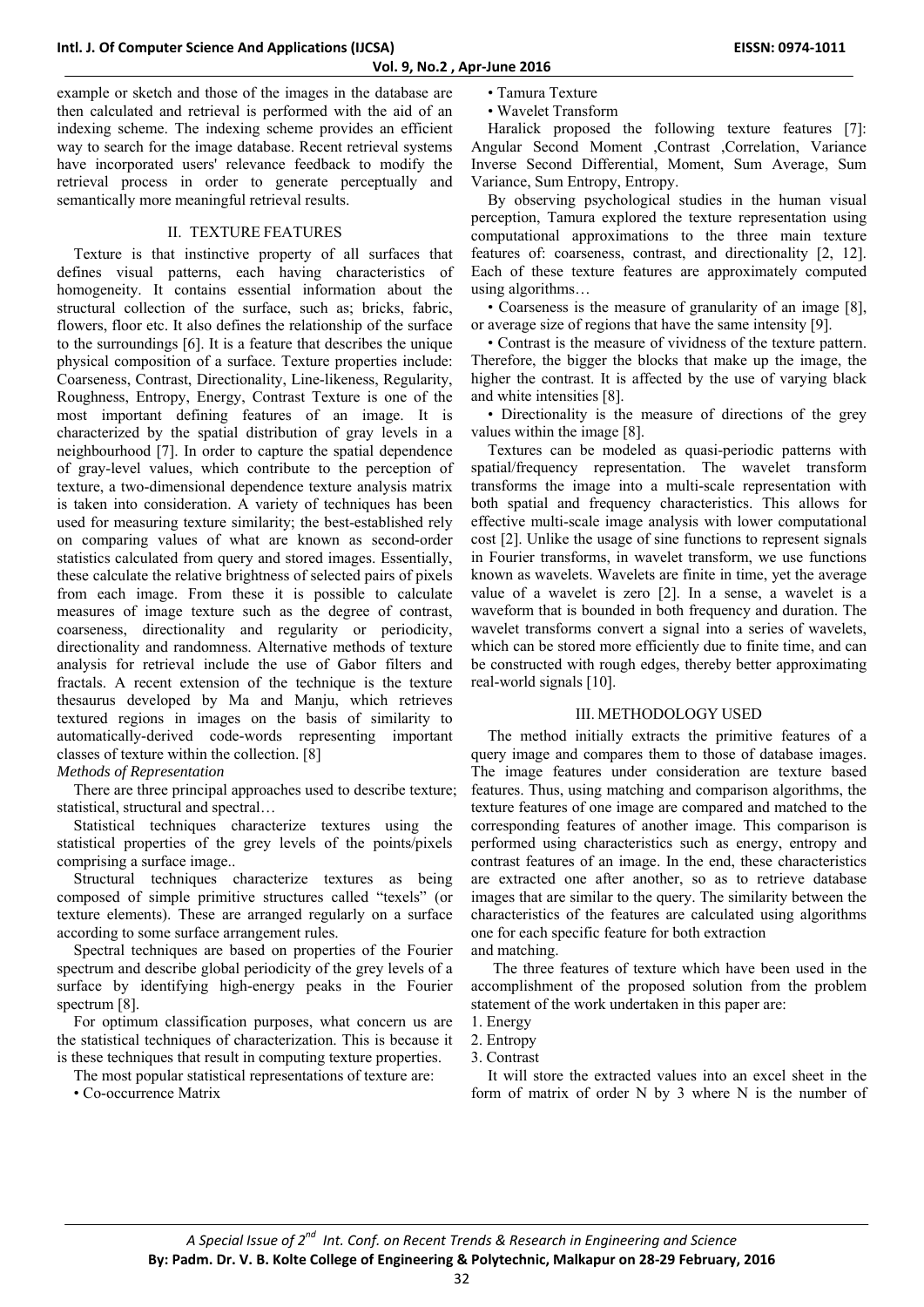images in the image database. It will then compares the extracted values of the query image with the images stored in excel sheet.

# IV. ALGORITHM FORMULATED

The method to extract the similar images from the database based on texture features were discussed earlier i.e. on the basis of "energy, entropy and contrast" is implemented using algorithm i.e.

- 1. Insert the query image by selecting from the database.
- 2. Convert the image from RGB to grey to use it by using
- the method rgb2grey ('imagename')
- 3. Calculate the total pixel of image by Tp=xx\*yy
- 4. Extract all the feature of image like
	- gray  $img = rgb2gray (img data);$ texture  $img = rangefilt(grayimg);$ texture\_energy = sum (texture\_img(:).^2)/tp; texture entropy = entropy (texture img); cmap  $img =$  contrast (texture  $img$ );  $[x1 y1]$  = size (cmap\_img); cont img = sum(cmap img(:))/(x1\*y1);
- 5. Calculate the feature matrices' and store it into a excel sheet  $features = [texture\_energy, texture\_entropy, cont\_img]$ ; data\_val = xlsread('DataValues');
- 6. Now compare these feature matrices with already exist feature of the database images

If(feature are matched)

Show all the related images on the GUI window Else

Report an error that match not found

7. Go to step 2 for every new process.

8. End of process.

This algorithm works on the basis of the flow of control illustrated below.



Fig 2: Algorithm to extract similar images from Database [9]

# V. PERFORMANCE ANALYSIS USING MATLAB

The performance analysis of all the three modules is being done on the basis of two criteria's:



2. Recall

Precision = number of relevant images retrieved /total number of images retrieved.

Recall= number of relevant images retrieved /total number of relevant images.

This performance is being shown in both the tabular as well graphical form below:

Total number of images =100

Number of relevant images=10

| <b>TABLEI</b><br><b>TABULAR FORM</b> |                  |               |
|--------------------------------------|------------------|---------------|
| <b>TECHNIQUE</b>                     | <b>PRECISION</b> | <b>RECALL</b> |
| Texture based image<br>retrieval     | 0.6              | 0.06          |

# VI.RESULTS AND DISCUSSION

# *A. Graphical User Interface:*

A Graphic based User Interface was designed and developed using MatLab GUIDE or Graphical User Interface Design Environment. Using the layout tools, screen shot of graphical user interface for TBIR application is shown below:





**Precision=0.6 Recall=0.06**

VII. CONCLUSION